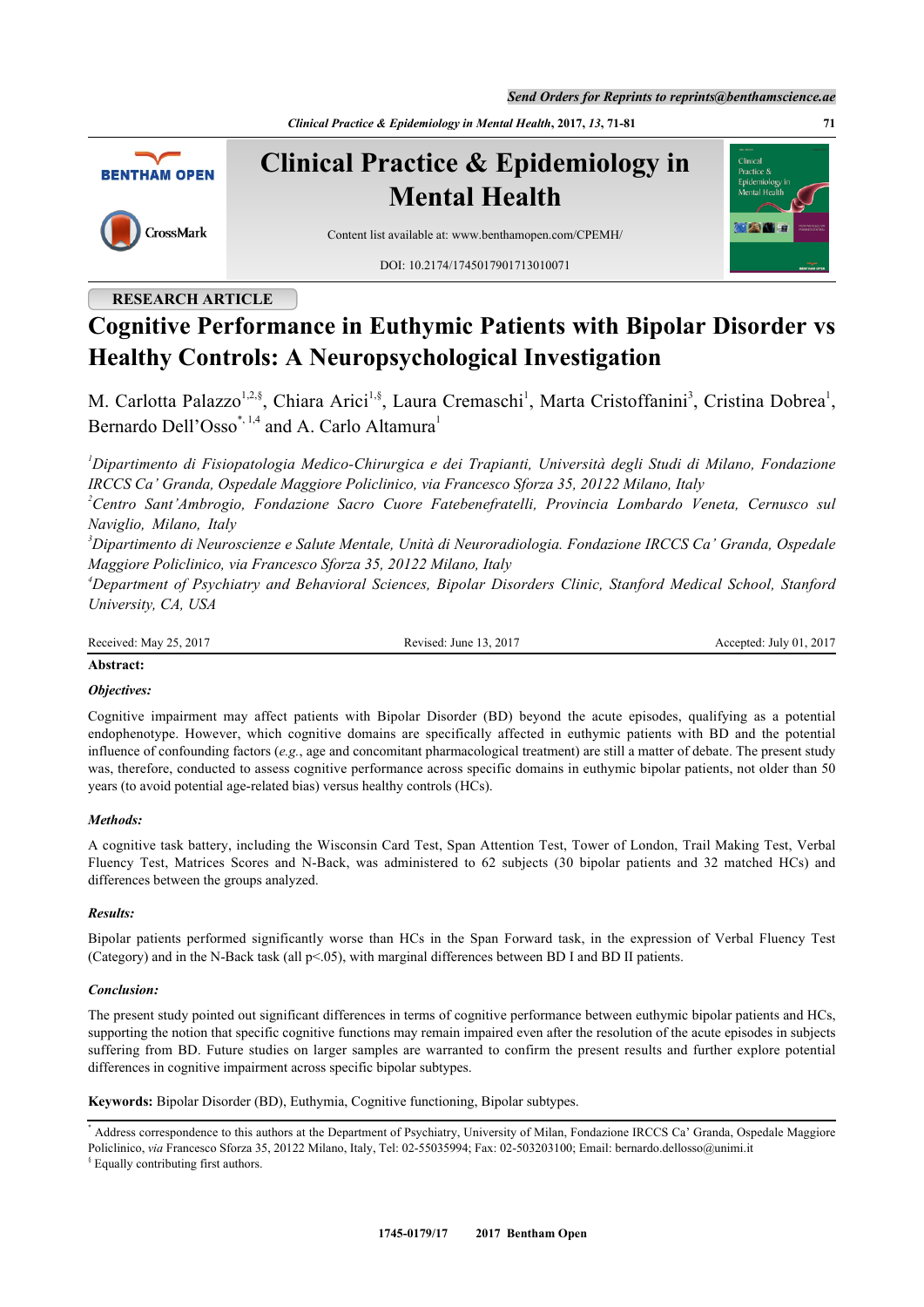#### **BACKGROUND**

Bipolar Disorder (BD) is a highly disabling condition with a complex gene-environment etiology [[1\]](#page-7-0). Among the core symptoms of BD, cognitive impairment seems to be a consistent feature during acute episodes [[2,](#page-7-1) [3](#page-7-2)]. In particular, cognitive symptoms have been extensively investigated during depressive episodes, either in unipolar and bipolar patients [[4\]](#page-7-3). For instance, attentional deficit, impaired short- and long-term memory, decision making and judgement have been reportedly observed in depressed patients and are among the criteria of Major Depressive Episode for DSM-5 [\[5](#page-7-4)] and ICD-10 [\[6\]](#page-7-5). Some studies point out that cognitive deficits represent an early feature of Major Depressive Disorder, with the involvement of executive functioning, attention, learning and memory, not only in the acute phase but throughout the entire course of the disease [\[7](#page-7-6)]. Data from the literature show that cognitive deficits can improve with pharmacological treatment [\[8](#page-8-0), [9\]](#page-8-1), but there is still uncertainty about which cognitive domains can be improved by treatment [\[10](#page-8-2)].

On the other hand, executive functions, memory, attention and psychomotor speed were found to be significantly altered in manic phases as well [[11,](#page-8-3) [12\]](#page-8-4). In addition, cognitive impairment and general functioning were found to be deeply interconnected with a profound impact on clinical outcome [\[11](#page-8-3), [12](#page-8-4)].

The hypothesis that bipolar patients – or at least a part of them - may present cognitive impairment beyond acute episodes has been supported by several reports and, more recently, meta-analytic studies [[13](#page-8-5) - [17\]](#page-8-6). In particular, the presence of cognitive impairment during euthymic periods was found to negatively influence patients' functional outcome and global performance [\[18](#page-8-7)], like other well-established clinical features, such as the number of previous episodes [[19\]](#page-8-8) and the overall response to treatment [\[20](#page-8-9)].

Cognitive impairment, therefore, could be a specific trait of BD and some studies have associated altered brain activity, measured through imaging procedures, with cognitive deficits, suggesting that such domain may represent a heritable, susceptibility-related phenotype [[21\]](#page-8-10). According to a recent meta-analysis, moreover, a different expression of cognitive dysfunction was reported in first-episode patients with BD [[22\]](#page-8-11) and in unaffected siblings of young bipolar patients, providing more direct support for its potential heritability [\[23](#page-8-12)]. Arts and colleagues [[24](#page-8-13)], in a previous metaanalysis, indicated executive function and verbal memory as candidate bipolar endophenotypes, given the presence of important deficits in these domains in bipolar patients as well as the existence of small cognitive impairment in firstdegree relatives. Follow-up studies on cognitive assessment of bipolar patients provide an additional confirmation in this respect. In fact, Arts and co-workers [\[25](#page-8-14)] evaluated the cognitive profile of a group of patients over a 2-year followup period and found that cognitive function varied significantly over time, with the exception of sustained attention that may represent an intermediary phenotype.

Even though cognitive functioning has been indicated as a promising endophenotype and a marker of global functioning/prognosis in psychiatric disorders, studies of cognitive performances in the field of BD showed mixed results. For instance, cognitive impairment was documented in specific areas, such as executive functions [[26\]](#page-8-15), memory [\[27](#page-9-0), [28](#page-9-1)] and attention span/processing speed in patients with BD [\[29,](#page-9-2) [30\]](#page-9-3). However, it is unclear whether cognitive impairment is a general trait of BD (present, for instance, in BD I and BD II subjects), with investigation on potential differences between BD I vs II types substantially lacking [\[31,](#page-9-4) [32](#page-9-5)]. In addition, a large variety of cognitive tasks have been employed to assess cognitive impairment during euthymia, complicating the interpretation of results from different studies conducted with bipolar patients [\[33](#page-9-6)]. In fact, although cognitive impairment is recognized as an important clinical feature of BD, there is no standard cognitive battery that has been developed *ad hoc*. For instance, most neuropsychological batteries used to test patients with Schizophrenia were found to be as accurate for testing patients with BD as well [\[34](#page-9-7)].

Recently, it was shown that cognitive test measuring set shifting, inhibition/latency, verbal fluency and the ability of detecting differences and searching (*e.g.*, Trial Making Test, Stroop Color Word test) had the strongest ability to discriminate even subtle differences in the cognitive functioning of bipolar patients [\[33](#page-9-6)].

In light of the above discussion, the main aim of the present study was to explore cognitive performances in euthymic bipolar patients, using a specific cognitive battery, recognised in literature as reliable for assessing cognitive performance in psychiatric patients suffering from mood disorders[[35\]](#page-9-8). In addition, the study was conducted on patients under the age of 50 years, in order to reduce potential age-related influence over cognitive functioning. Finally, we aimed to assess possible differences between patients suffering from BD type I vs type II, as this topic is less considered in literature.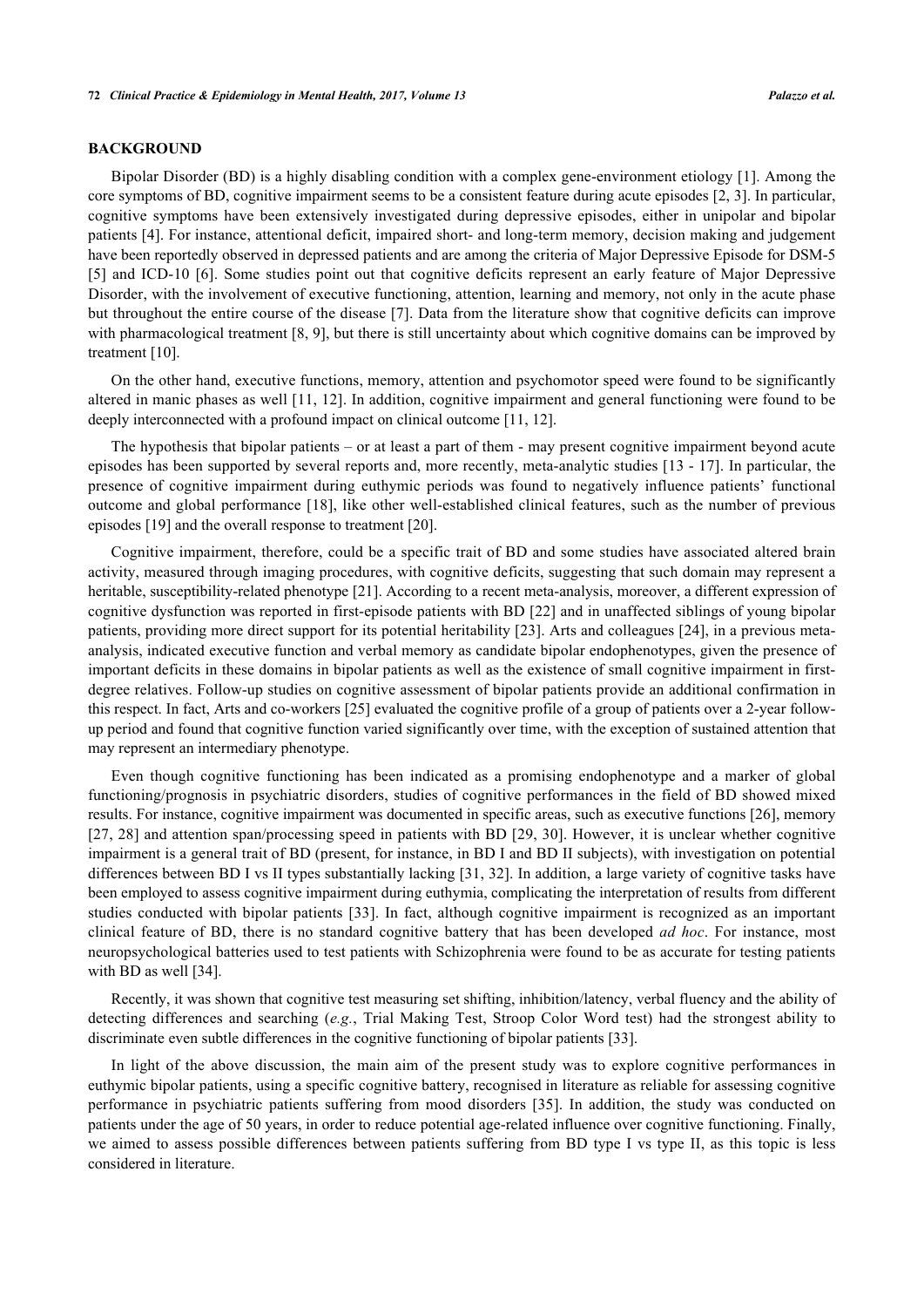# **MATERIALS AND METHODS**

#### **Sample**

From an original sample of 65 bipolar patients, thirty patients with BD (15 patients with BD I and 15 with BD II) and 32 healthy controls (HCs) were recruited for the study. The main reasons for exclusion from the protocol were age  $>$  50 years (90%) and mental retardation (10%). All participants were white Caucasian, who provided written informed consent, after receiving a complete description of the study, in accordance with the Declaration of Helsinki. The Structured Clinical Interviews for DSM-IV-TR [\[36](#page-9-9) - [39\]](#page-9-10) were used to confirm patients' diagnosis and to exclude the presence of any Axis I and II disorder for healthy subjects. All patients and controls were recruited by psychiatrists working at the University Department of Mental Health at the Fondazione IRCCS Ca' Granda, Ospedale Maggiore Policlinico of Milan, Italy. Additional exclusion criteria were: inability to give informed consent, mental retardation, a history of substance abuse within the past 6 months, the presence of any significant neurological and medical condition revealed by clinical and MRI evaluation. Lifetime psychiatric comorbidities were accepted, while cross-sectional ones were ruled out. When considering comorbidity, BD had to be the primary disorder, that is the one representing the main motivation to seek help and responsible for the most significant distress.

All patients were on stable pharmacological treatment with mood stabilizers (lithium, anticonvulsants and atypical antipsychotics) and, in some cases, antidepressants, for at least 8 weeks before entering the study. The class of drug patients at the time of the assessment was determined. The severity of depressive and manic residual symptoms, if present, was evaluated by a certified psychiatrist through the Hamilton Depression Rating Scale (HAM-D) [\[40](#page-9-11)] and the Young Mania Rating Scale (YMRS) [[41](#page-9-12)]. All patients were required to be euthymic for at least 4 weeks prior to the neuropsychiatric and neuropsychological evaluation, showing  $HAM-D \le 7$  and YMRS  $\le 12$  total scores.

# **Clinical Assessment and Neuropsychological Evaluation Paradigm**

The following socio-demographic and clinical data of the sample were collected: age, gender, age of onset, years of education, medical and psychiatric comorbidity, family history for psychiatric disorders, duration of untreated illness (DUI), current treatment, lifetime number of manic/hypomanic/mixed and depressive episodes.

The assessed cognitive functions were: visual and selective attention, executive functioning, mental flexibility, verbal fluency and working memory. In particular, all patients and controls underwent a cognitive examination held by a professional neuropsychologist (M.C.) involving eight specific tasks: Stroop test -interference and errors- [[42,](#page-9-13) [43\]](#page-9-14), Tower of London -score- [[44](#page-9-15), [45](#page-9-16)], Span Attention test (Backward and Forward), Raven Matrices (score/time), Trail Making Task (partial score A, B and B-A) [[46\]](#page-9-17), Verbal Fluency Test (Category and Letter), Wisconsin Card Test (total score/error/perseverance/global) [[47,](#page-9-18) [48\]](#page-9-19), N-Back task (0-Back, 2-Back, 3-Back and Reaction Time) [\[49](#page-9-20)].

#### **Statistical Analysis**

Descriptive analyses on socio-demographic and clinical data were performed using SPSS software, version 21.0. A one-way ANOVA was performed, comparing main and partial scores of each test in bipolar patients vs HCs. A further analysis was performed splitting patient sample into BD I and BD II groups (BD I vs BD II vs HCs). A *post hoc* test with Bonferroni correction of the level of significance was performed, taking into account that multiple comparisons have been performed with the same data, in order to assess possible differences among diagnostic subgroups.

#### **RESULTS**

#### **Socio-Demographic and Clinical Findings**

Main socio-demographic and clinical data of the study sample are summarised in (Table **[1](#page-2-0)**).

The sample consisted of 15 patients with BD I (53% males; mean age  $34.3 \pm 10.3$  SD years), 15 patients with BD II (54% males; mean age  $37.3 \pm 8$  SD years) and 32 HCs (55.5% males; mean age  $29.4 \pm 10.6$  SD years).

#### <span id="page-2-0"></span>**Table 1. Main socio-demographic and clinical characteristics of the total sample and diagnostic subgroups.**

|                               | $BD(n=30)$     | BD I $(n=15)$ | BD II $(n=15)$ | $HCs(n=32)$   | P value |
|-------------------------------|----------------|---------------|----------------|---------------|---------|
| Gender (F:M)                  | 11:19          | 6:9           | 5:1            | 14:18         | 0.1     |
| Age $(m + SD)$                | $36.1 (+10.1)$ | $34.3(+10.3)$ | $38.0(+9.6)$   | $31.2(+11.8)$ | 0.4     |
| Education in years $(m + SD)$ | $14.3 (+1.6)$  | $14.5(+1.9)$  | $14.0(+1.6)$   | $14.9(+2.1)$  | 0.3     |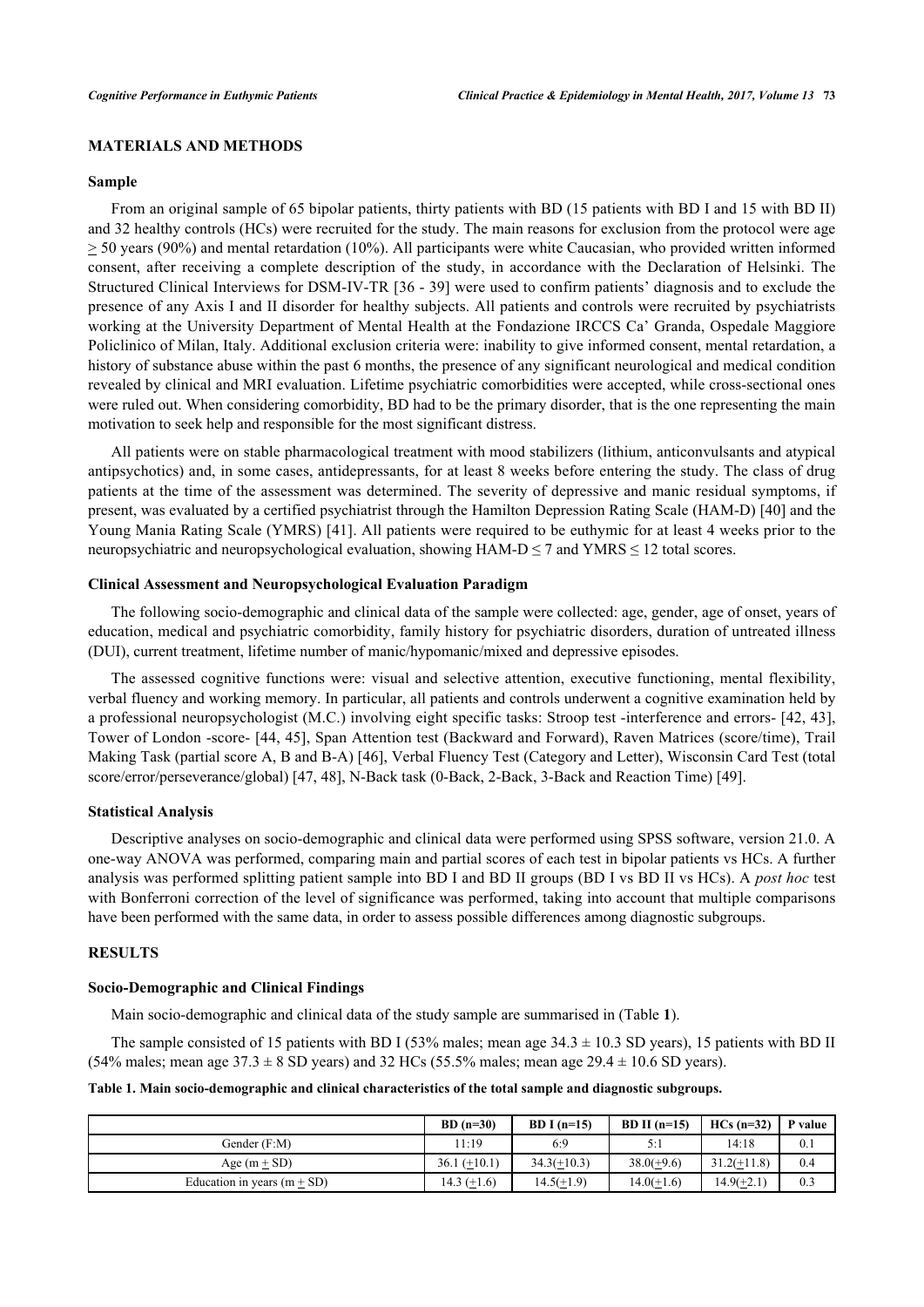#### **74** *Clinical Practice & Epidemiology in Mental Health, 2017, Volume 13 Palazzo et al.*

|                                                       | $BD(n=30)$    | BD I $(n=15)$    | BD II $(n=15)$ | $HCs(n=32)$ | P value |
|-------------------------------------------------------|---------------|------------------|----------------|-------------|---------|
| Age of onset $(m + SD)$                               | $23.9(+6.8)$  | $23.6(+5.8)$     | $24.2(+7.9)$   |             | 0.8     |
| Psychiatric comorbidity (%)                           | 40.0          | 26.6             | 53.3           |             | 0.1     |
| Medical comorbidity $(\% )$                           | 36.6          | 33.3             | 40.0           |             | 0.3     |
| Positive family history for psychiatric disorders (%) | 56.6          | 46.6             | 66.0           |             | 0.4     |
| $DUI$ (months) $(m + SD)$                             | $26.2(+18.5)$ | $13.7(+19.2)$ ** | $40.6(+50.7)$  |             | 0.0004  |
| Number of depressive episodes (m)                     | 6.3           | 4.0              | 7.0            | ۰           | 0.2     |
| Number of manic/mixed/hypomanic episodes (m)          | 6.6           | 6.3              | 7.0            |             | 0.1     |
| Duration of last episode (days)                       | 32.7          | 38.6             | 26.2           | ۰.          | 0.2     |
| Monotherapy $(\% )$                                   | 20.0          | 20.0             | 20.0           |             |         |
| ADs                                                   |               |                  |                |             | 0.3     |
| <b>MSs</b>                                            | 100.0         | 100.0            | 100.0          |             |         |

*(Table 1) contd.....*

Values for categorical and continuous variables are expressed as  $n$  (%) and mean  $\pm$  SD, respectively.

Standard deviations for continuous variables are shown in brackets.

Statistics: \*\*F=8.503; p<.001

Legend: BD=Bipolar Disorder, BD I = Bipolar Disorder I patients, BD II= Bipolar Disorder II patients, HCs=Healthy Controls, DUI=Duration of Untreated Illness; ADs=antidepressants; MSs=mood stabilizers (lithium, anticonvulsants and atypical antipsychotics)

Bipolar patients and HCs were homogeneous in terms of gender ratio, age and years of education.

Approximately half of the patient sample had a positive family history for psychiatric disorders, that was higher in the BD II subgroup (66% vs 46% of BD I). BD II patients had twice the rate of psychiatric comorbidity compared to BD I subjects (53% vs 26%), medical comorbidity being only slightly higher in the same group (40% vs 33%). While the age of onset was comparable between BD I and II patients (23.6 vs 24.2 years), the duration of untreated illness (DUI) was significantly lower in the BD I group (13.7 months vs 40.6 months;  $F=8.503$ , p<.001). Depressive episodes were more common in BD II patients (7 vs 4), though not to a statistically significant level, while there were no differences in terms of manic/hypomanic/mixed episodes between the two subgroups. Regardless of polarity, the mean duration of the last episode was not statistically different between the two subgroups. Finally, concerning the treatment, the 20% of the sample was treated with a monotherapy, regardless of diagnosis, polytherapy being definitively more common within the bipolar patients' sample.



Legend: BD=Bipolar Disorder patients; HCs=Healthy Controls *\*\*=statistically significant (p<.001)* 

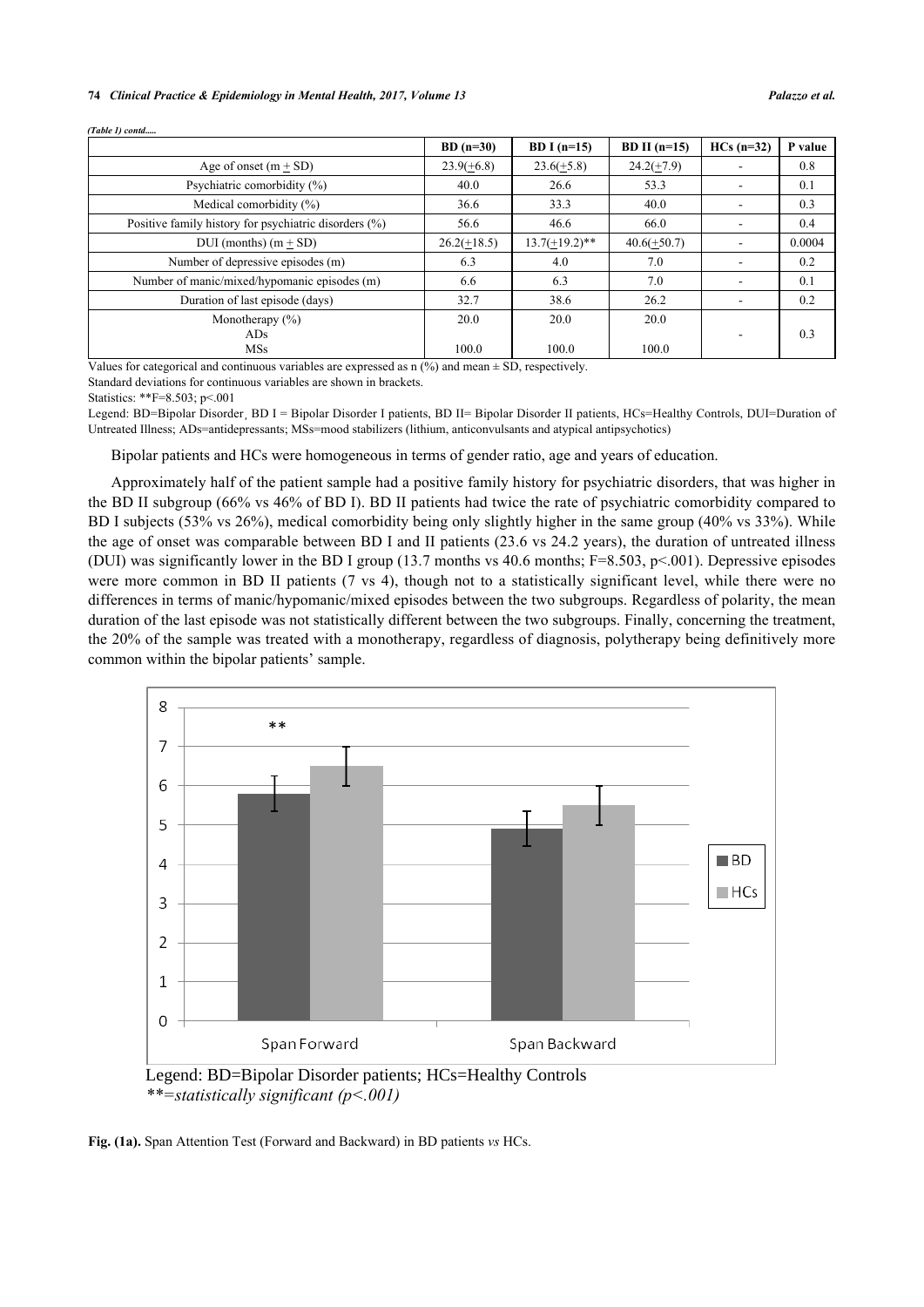# **Neuropsychological Findings**

Results of the one-way ANOVA comparing bipolar patients and HCs in terms of score performances are summarized in (Table**2**).

<span id="page-4-0"></span>

| Table 2. Results of the neuropsychological battery administered to patients with BD vs HCs. |  |  |  |
|---------------------------------------------------------------------------------------------|--|--|--|
|---------------------------------------------------------------------------------------------|--|--|--|

| <b>TEST</b>                                    | $BD(n=30)$       | $HCs(n=32)$      | P value |
|------------------------------------------------|------------------|------------------|---------|
| Span Forward<br>$(m+SD)**$                     | $5.8(\pm 0.96)$  | $6.5(\pm 0.84)$  | 0.0002  |
| Span Backward<br>$(m+SD)\$                     | $4.9(+1.1)$      | $5.5(\pm 1.2)$   | 0.06    |
| Verbal Fluency Test (categories)<br>$(m+SD)**$ | $44.6(\pm 9.3)$  | $51.1(\pm 9.6)$  | 0.0009  |
| Verbal Fluency Test (letter)<br>$(m+SD)$ §§    | $35.3(+13)$      | $40.6(+10.4)$    | 0.08    |
| Trial Making Test (B-A)<br>$(m\pm SD)$ §§      | $86.6(\pm 32.2)$ | $75.3(\pm 15.8)$ | 0.08    |
| Matrices Score<br>$(m\pm SD)$ §§               | $45.89(+4.9)$    | $47.7(\pm 2.8)$  | 0.08    |
| n-Back Total<br>$(m+SD)**$                     | $0.81(+0.12)$    | $9.89(\pm 0.08)$ | 0.0004  |
| 2-Back Test<br>$(m+SD)*$                       | $10.13(+1.8)$    | $11.28(+1.6)$    | 0.01    |
| 3-Back Test<br>$(m+SD)\$                       | $8.5(\pm 2.4)$   | $9.5(\pm 1.5)$   | 0.06    |

Values for categorical and continuous variables are expressed as  $n$  (%) and mean  $\pm$  SD, respectively.

Standard deviations for continuous variables are shown in brackets.

Statistics: One-way ANOVA \*p<.05; \*\*p<.001; §p= 0.06 (borderline level of statistical significance); §§p= 0.08 (trend level of statistical significance)

Legend: BD=Bipolar Disorder patients; HCs=Healthy Controls



Legend: BD=Bipolar Disorder patients; HCs=Healthy Controls *\*\*=statistically significant (p<.001)* 

**Fig. (1b).** Verbal Fluency Task performance; Category and Letter task in BD patients *vs* HCs.

With respect to the attentional task, the Span Attention Test showed that bipolar patients obtained a lower score both at the Forward (5.8 vs 6.5) and the Backward mode (4.9 *vs* 5.5), that turned out to be statistically significant for the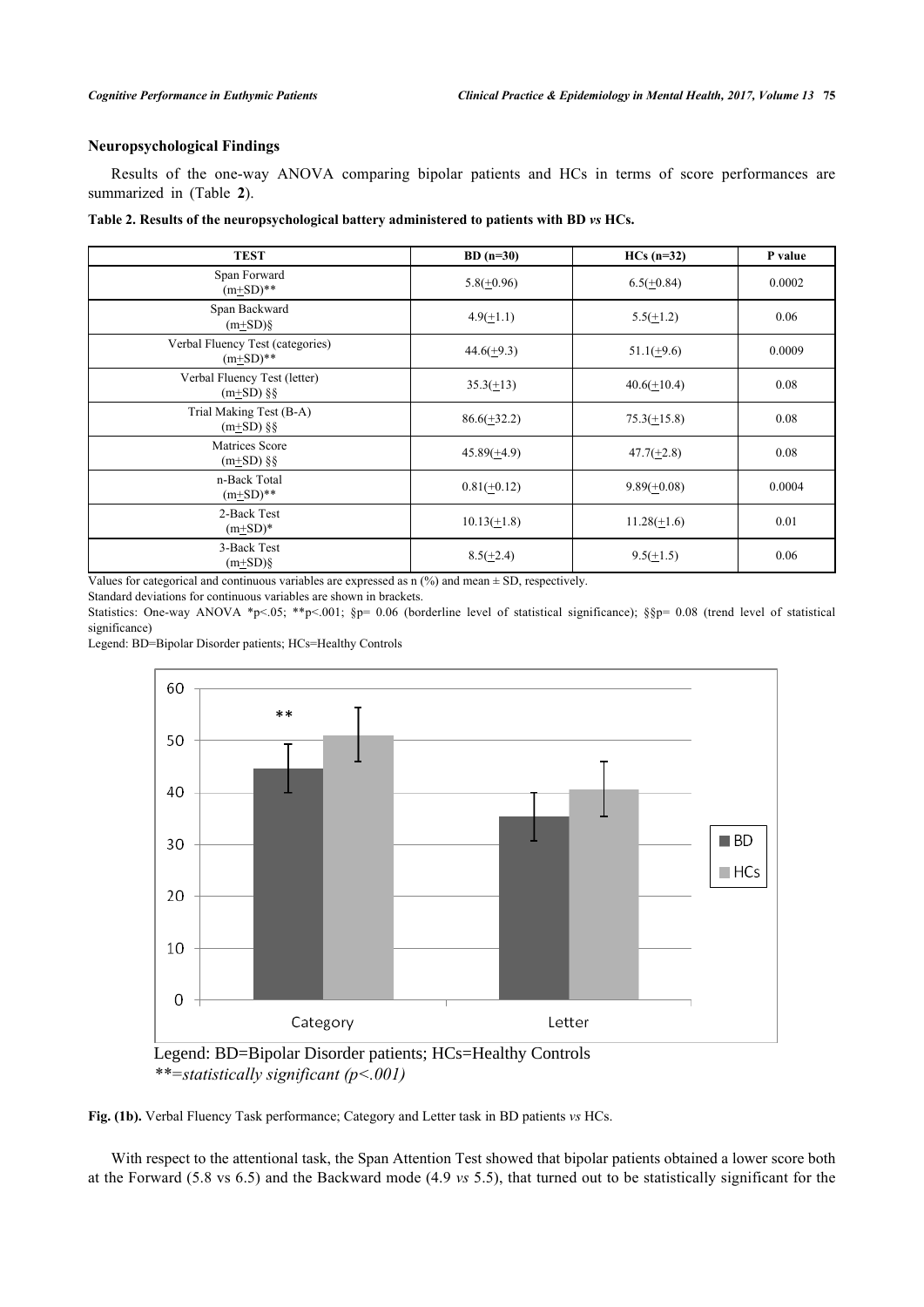Forward mode ( $p<001$ ), with a borderline statistical significance at the Backward mode ( $p=06$ ). Results of the Span Attention Test are represented in (Fig. **[1a](#page-5-0)**).

The Verbal Fluency Test showed a significantly lower performance at the Category score in the BD group (44.6 *vs* 51.1, p<.001). The Letter score of BD patients was lower than HCs, showing a trend of statistical significance ( $p=08$ ). Fig. (**[1b](#page-5-0)**) shows the results of the Verbal Fluency Test.

With regard to the working memory task, the N-Back total score and 2-Back score were found to be significantly lower in BD patients compared to HCs (p respectively <.001 and .05). The score at 3-Back performance was lower in bipolar patients with a borderline statistical significance (p=.06) compared to HCs. Results of the Working Memory task are represented in Fig. (**[1c](#page-5-0)**).

Matrices total score and Trail Making Task (B-A test) showed a coherent trend, being lower in bipolar patients, though not to a statistically significant level  $(p=.08)$ .

<span id="page-5-0"></span>After dividing the bipolar sample into subgroups, BD I and II patients showed significantly lower scores at Span (Forward) Test (p<.001) compared to HCs. Considering *post hoc* Bonferroni analysis, BD-I patients had a significantly lower score at Verbal Fluency Test (Category) compared to BD II and HCs (p<.001); conversely, at the 2-Back Task, BD-II obtained lower scores compared to BD I and HCs (p<.001).



*Legend:BD=Bipolar Disorder; HCs=Healty Controls \*= statistically significant (p<.05) \*\*=stastistically significant (p<.001)* 

**Fig. (1c).** Working Memory: n-Back, 2-Back and 3-Back performance in BD patients *vs* HCs.

#### **DISCUSSION**

To date and to authors' knowledge, this is the first study exploring cognitive functioning in patients with BD vs HCs, with a specific comparison of BD I vs II patients. In addition, the sample of bipolar patients was selected focusing on subjects under the age of 50 (mean age of 36 years), euthymic for at least 8 weeks and during a stable pharmacological treatment. The decision to exclude senior patients was taken in order to minimize a possible bias occurring with the inclusion of patients potentially suffering from precocious and not yet diagnosed mild cognitive impairment, caused by other neurological and vascular conditions.

Data on the characterization of the sample mostly reflected literature findings, with the only exception of age of onset that was similar in the two groups, being usually lower in BD I individuals [[50\]](#page-9-21). Otherwise, socio-demographic and clinical features and treatment related variables were substantially consistent with what commonly reported from studies in the field. The mean duration of untreated illness was not surprisingly lower in subjects showing more severe and disturbing symptoms, as usually happens in BD I subjects due to manic episodes [[51\]](#page-10-0).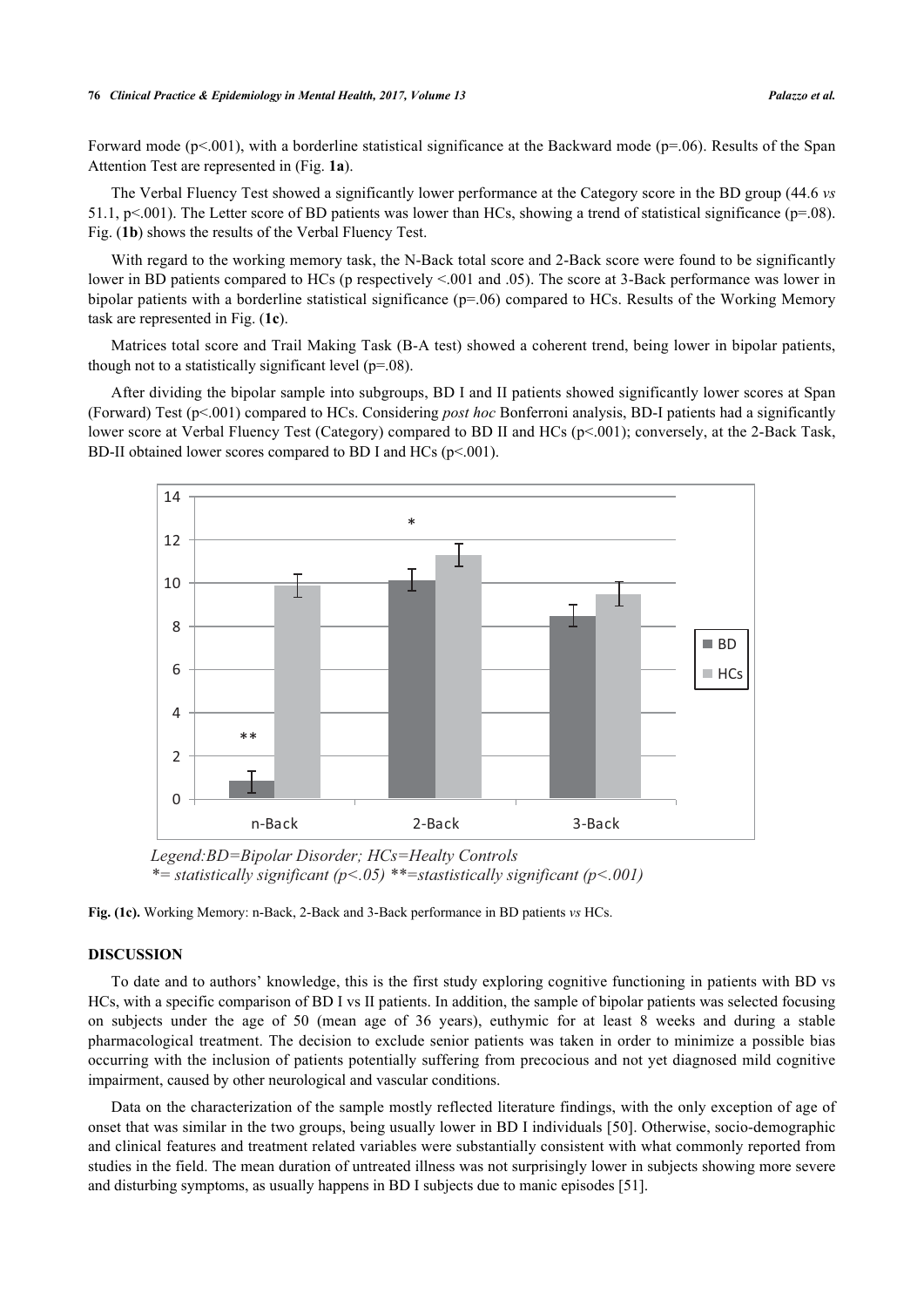Several studies reported the presence of cognitive deficits in euthymic bipolar patients[[52\]](#page-10-1). More in detail, impairment in executive functions (in particular category fluency and mental manipulation), memory (in particular immediate and delayed verbal memory) and attention are the most consistently reported findings in the field [\[52](#page-10-1)]. Some authors confirmed the presence of persistent neurocognitive deficits not only in the euthymic phase of BD but also in bipolar patients with alcohol abuse, suggesting an adjunctive negative effect on memory and frontal executive functions in bipolar individuals with this specific pattern of comorbidity [\[53](#page-10-2)].

In this perspective, our study supports previous findings and the notion of residual cognitive symptoms in euthymic bipolar patients, showing a statistically significant impairment in the Forward Attention Task, in the Category Fluency and in the Working Memory (n-Back and 2-Back test), compared to HCs. Nonetheless, it has to be noticed that, in the present study, cognitive deficits were detected only in a part of the administered tests, with some statistical values of borderline significance, suggesting that other cognitive functions resulted preserved. Concerning the possible confounding effect represented by comorbid alcohol abuse, we could exclude any interference caused by concomitant abuse, as this was an exclusion criterion, but we did not assess lifetime comorbidity with alcohol abuse.

More in detail, attention represents the ability to focus on a specific task. When this function is impaired (as we found in bipolar patients who had impairment in Forward Attention Task) patient are easily distracted. Attention is a basic requirement for being able to perform other cognitive tests and, when this function is impaired, the results of other tests may be hardly interpreted. Verbal fluency requires both language and executive skills; common assessment techniques usually include asking patients to list as many things in a category (Category) or as many words beginning with a specific letter (Letter) as they can, in a 1 minute period. The consequence of an impairment at these tests might be represented by an altered structure of the language, which may be poor and, sometimes, difficult to understand. An impaired working memory, as underlined by the worse results at N-Back test, indicates bipolar patients less able to plan strategies and organize solutions to everyday life problems.

Taken as a whole, these findings might be useful to guide research on specific cognitive domains potentially impaired in BD, memory and attention, in particular, given that our results were obtained from a group of young adults. In addition, reported results may be particularly useful in order to assess the epoch of onset of cognitive symptoms in bipolar patients. In fact, it has been reported that cognitive dysfunction has a significant impact on clinical outcome [[11](#page-8-3), [12,](#page-8-4)]. Hence, early identification and treatment of these symptoms are important in order to improve patients' overall prognosis and quality of life.

Cognitive alterations in some patients with BD are evident not only during the acute phase of the disease: some studies, in fact, found cognitive impairment even before the onset [\[54](#page-10-3), [55\]](#page-10-4). Furthermore, other studies revealed the presence of specific cognitive deficits also in patient's relatives [\[24](#page-8-13), [25](#page-8-14), [56,](#page-10-5) [57](#page-10-6)], stressing the heritability of BD. The present study, however, did not include a sample of relatives of bipolar patients, being this issue, for future investigation, of particular relevance.

Another aim of the present study was to identify possible differences between the two subgroups of bipolar patients (BD I and BD II), being the argument largely neglected by the available literature. In this regard, only minor statistically significant differences were found in some tasks of cognitive assessment when comparing bipolar subgroups and HCs. In particular, BD I patients were found to perform worse on cognitive domains related to Verbal Fluency (*i.e.*, Verbal Fluency test, Category), while BD II subjects showed a worse performance in relation to Working Memory (*i.e.*, 2-Back Task).

These findings may suggest that cognitive dysfunctions may be present at the same level in both subtypes of BD, supporting the notion that BD II subjects do not simply suffer from a milder form of BD, as recently pointed out in European and American studies [\[58,](#page-10-7) [59](#page-10-8)]. Nonetheless, the hypothesis that euthymic BD I and II subjects may additionally show specific differences in terms of cognitive impairment remains to be further tested within larger sample studies.

The following limitations should be kept into consideration in the interpretation of reported results. The main limitation of the study is represented by the limited sample, particularly in the comparison of the diagnostic subsamples. This aspect reflected the screening process that brought to select only 30 subjects from 65 initial patients. Some of the reported results showing a borderline significance, in fact, may have shown more robust differences with larger samples. For future research, extending the assessment with follow-up observation of cognitive evaluations of patients, especially in the euthymic phases, would be of great clinical interest, in order to assess whether the duration of intercritical periods could influence the cognitive profile of bipolar patients. Literature, in fact, suggests the persistence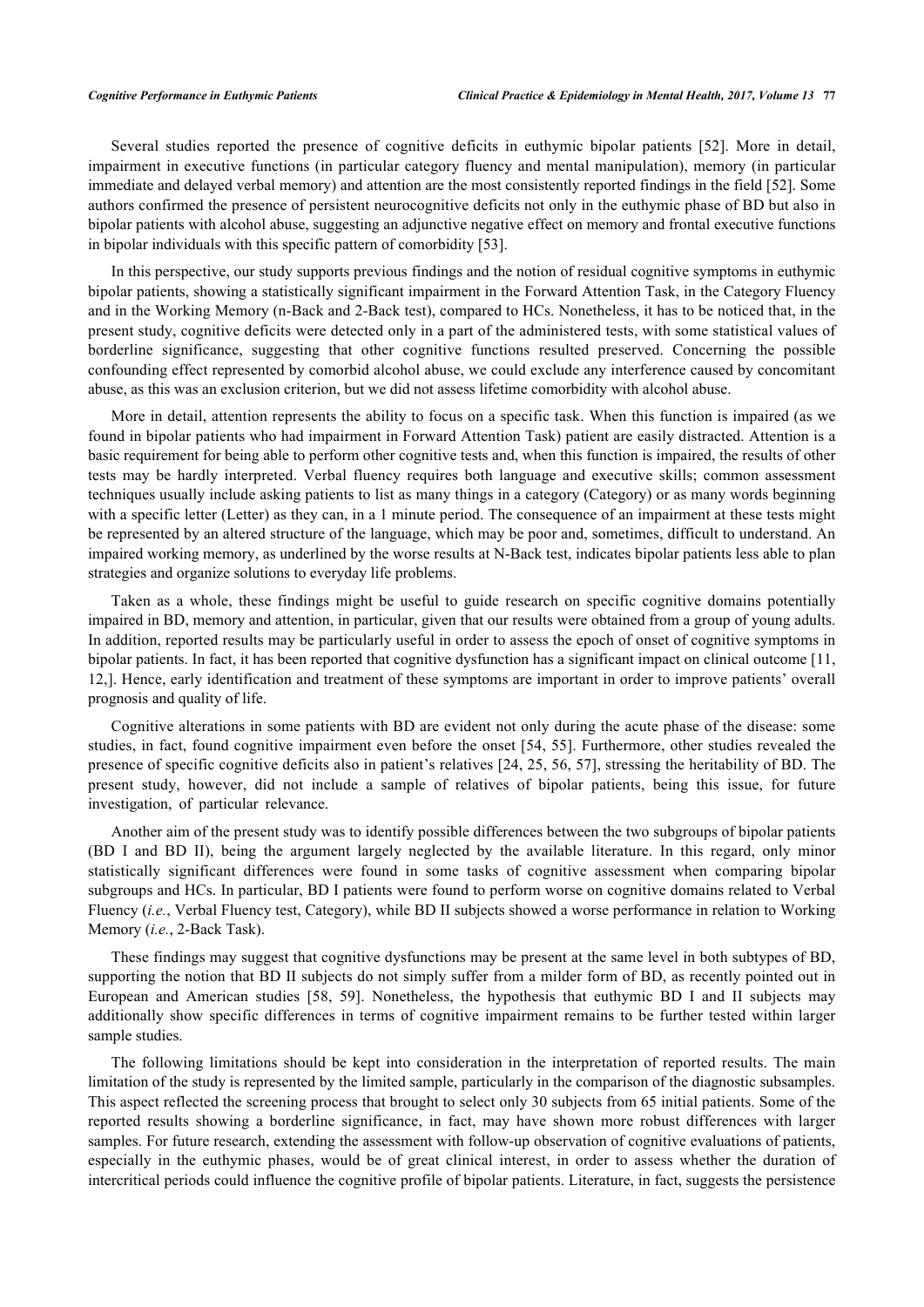of cognitive impairment in the euthymic phases of BD for some patients. However, it is not possible to exclude that a longer period of euthymia may lead to an improvement of the cognitive profile, with specific investigation in the field highly necessary.

Another bias may be represented by the lack of IQ assessment in patients and HCs, with the number of years of education used as an indirect evidence of the homogeneous intellective level of the sample. Furthermore, a potential influence of concomitant pharmacological treatment over cognitive functioning between bipolar patients and HCs cannot be ruled out. In fact, all patients were taking psychotropic medications, which could affect cognitive performance in the tests. Furthermore, with regard to the pharmacological treatment, we only recorded the class of psychotropic compounds, without collecting nor analyzing the potential effect of any specific molecule, which might, in turn, interfere with patient's cognitive functioning. Finally, the sample was selected among patients attending a tertiary Clinic, specialised in the diagnosis and treatment of BD in Italy, and such sample may not be necessarily representative of the entire population of bipolar patients worldwide.

# **CONCLUSION**

In conclusion, the present study pointed out the presence of specific cognitive deficits in adult euthymic patients with BD compared with HCs, with marginal differences between bipolar I and II subjects. Further studies with larger samples are needed to confirm present results and explore the epoch of onset, the associated clinical features and the outcome influence of reported cognitive deficits in bipolar patients.

# **ETHICS APPROVAL AND CONSENT TO PARTICIPATE**

Not applicable.

# **HUMAN AND ANIMAL RIGHTS**

No Animals/Humans were used for studies that are base of this research.

#### **CONSENT FOR PUBLICATION**

Not applicable.

# **CONFLICT OF INTEREST**

The authors declare no conflict of interest, financial or otherwise.

# **ACKNOWLEDGEMENTS**

This study was partially supported by a research grant (scientific productivity fund), annually provided by the Fondazione IRCCS Ca' Granda, Ospedale Maggiore, Policlinico, Milan.

The authors would like to thank the patients who took part into this study and the colleagues who contributed to the data collection.

# **REFRENCES**

- <span id="page-7-0"></span>[1] Craddock N, Sklar P. Genetics of bipolar disorder. Lancet 2013; 381(9878): 1654-62. [\[http://dx.doi.org/10.1016/S0140-6736\(13\)60855-7\]](http://dx.doi.org/10.1016/S0140-6736(13)60855-7) [PMID: [23663951](http://www.ncbi.nlm.nih.gov/pubmed/23663951)]
- <span id="page-7-1"></span>[2] Basso MR, Lowery N, Neel J, Purdie R, Bornstein RA. Neuropsychological impairment among manic, depressed, and mixed-episode inpatients with bipolar disorder. Neuropsychology 2002; 16(1): 84-91. [\[http://dx.doi.org/10.1037/0894-4105.16.1.84](http://dx.doi.org/10.1037/0894-4105.16.1.84)] [PMID: [11853360](http://www.ncbi.nlm.nih.gov/pubmed/11853360)]
- <span id="page-7-2"></span>[3] Daglas R, Yücel M, Cotton S, Allott K, Hetrick S, Berk M. Cognitive impairment in first-episode mania: a systematic review of the evidence in the acute and remission phases of the illness. Int J Bipolar Disord 2015; 3: 9. [\[http://dx.doi.org/10.1186/s40345-015-0024-2\]](http://dx.doi.org/10.1186/s40345-015-0024-2) [PMID: [25914866](http://www.ncbi.nlm.nih.gov/pubmed/25914866)]
- <span id="page-7-3"></span>[4] Borkowska A, Rybakowski JK. Neuropsychological frontal lobe tests indicate that bipolar depressed patients are more impaired than unipolar. Bipolar Disord 2001; 3(2): 88-94. [\[http://dx.doi.org/10.1034/j.1399-5618.2001.030207.x\]](http://dx.doi.org/10.1034/j.1399-5618.2001.030207.x) [PMID: [11333068](http://www.ncbi.nlm.nih.gov/pubmed/11333068)]
- <span id="page-7-4"></span>[5] DSM-5, Diagnostic and Statistical Manual of Mental Disorders. 5th ed. American Psychiatric Publishing 2013.
- <span id="page-7-5"></span>[6] WHO. ICD-10. In: ICD-10, International Classification of Diseases 10th Revision. 2010.
- <span id="page-7-6"></span>[7] Lee RS, Hermens DF, Porter MA, Redoblado-Hodge MA. A meta-analysis of cognitive deficits in first-episode Major Depressive Disorder. J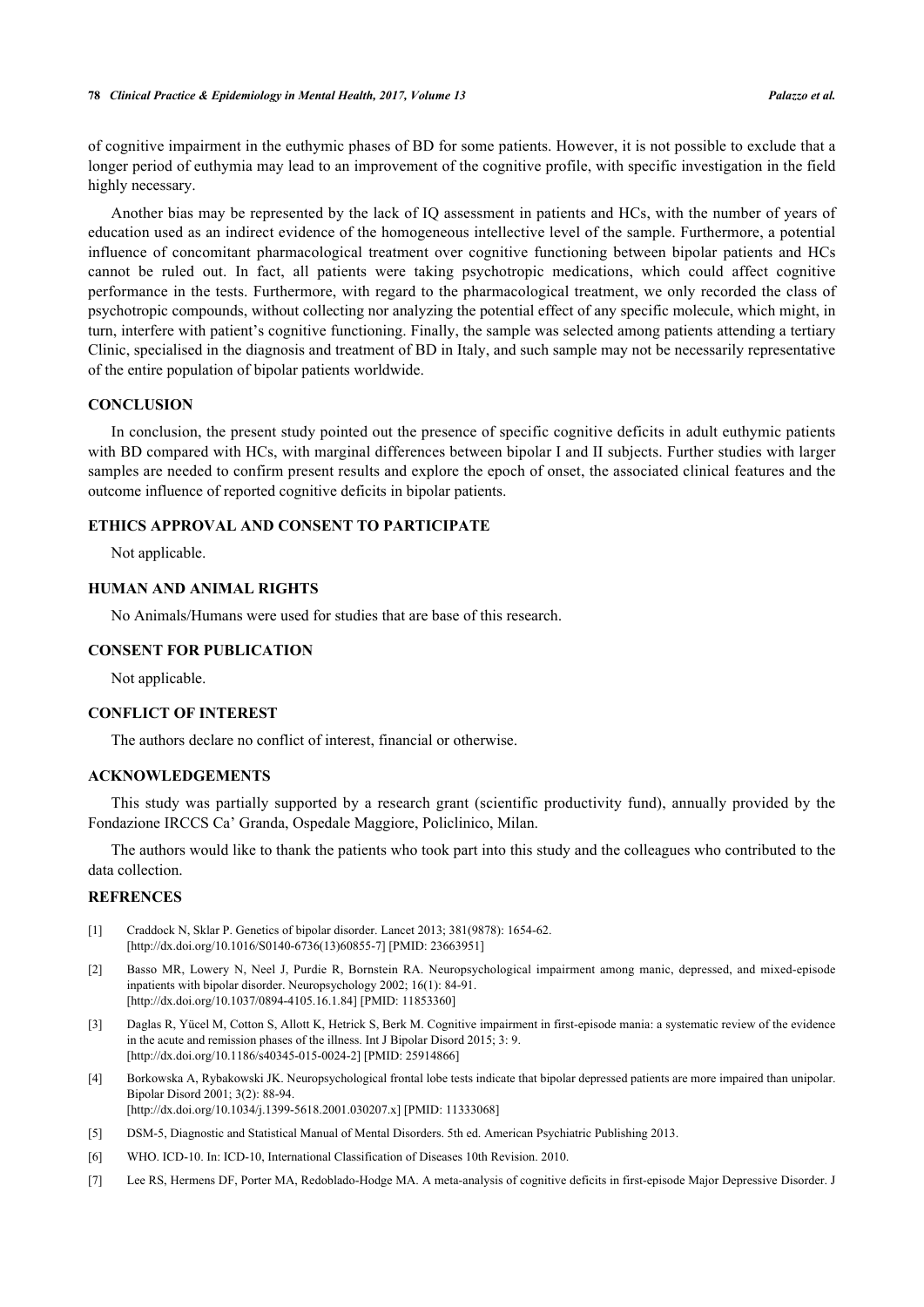Affect Disord 2012; 140(2): 113-24. [\[http://dx.doi.org/10.1016/j.jad.2011.10.023\]](http://dx.doi.org/10.1016/j.jad.2011.10.023) [PMID: [22088608](http://www.ncbi.nlm.nih.gov/pubmed/22088608)]

- <span id="page-8-0"></span>[8] Katona C, Hansen T, Olsen CK. A randomized, double-blind, placebo-controlled, duloxetine-referenced, fixed-dose study comparing the efficacy and safety of Lu AA21004 in elderly patients with major depressive disorder. Int Clin Psychopharmacol 2012; 27(4): 215-23. [\[http://dx.doi.org/10.1097/YIC.0b013e3283542457](http://dx.doi.org/10.1097/YIC.0b013e3283542457)] [PMID: [22572889\]](http://www.ncbi.nlm.nih.gov/pubmed/22572889)
- <span id="page-8-1"></span>[9] Mahableshwarkar AR, Zajecka J, Jacobson W, Chen Y, Keefe RS. A randomized, placebo-controlled, active-reference, double-blind, flexibledose study of the efficacy of vortioxetine on cognitive function in major depressive disorder. Neuropsychopharmacology 2015; 40(8): 2025-37.

[\[http://dx.doi.org/10.1038/npp.2015.52\]](http://dx.doi.org/10.1038/npp.2015.52) [PMID: [25687662](http://www.ncbi.nlm.nih.gov/pubmed/25687662)]

- <span id="page-8-2"></span>[10] McIntyre RS, Lophaven S, Olsen CK. A randomized, double-blind, placebo-controlled study of vortioxetine on cognitive function in depressed adults. Int J Neuropsychopharmacol 2014; 17(10): 1557-67. [\[http://dx.doi.org/10.1017/S1461145714000546](http://dx.doi.org/10.1017/S1461145714000546)] [PMID: [24787143\]](http://www.ncbi.nlm.nih.gov/pubmed/24787143)
- <span id="page-8-3"></span>[11] McIntyre RS, Cha DS, Soczynska JK, *et al.* Cognitive deficits and functional outcomes in major depressive disorder: determinants, substrates, and treatment interventions. Depress Anxiety 2013; 30(6): 515-27. [\[http://dx.doi.org/10.1002/da.22063](http://dx.doi.org/10.1002/da.22063)] [PMID: [23468126\]](http://www.ncbi.nlm.nih.gov/pubmed/23468126)
- <span id="page-8-4"></span>[12] Hammar A, Ardal G. Cognitive functioning in major depression--a summary. Front Hum Neurosci 2009; 3: 26. [\[http://dx.doi.org/10.3389/neuro.09.026.2009](http://dx.doi.org/10.3389/neuro.09.026.2009)] [PMID: [19826496\]](http://www.ncbi.nlm.nih.gov/pubmed/19826496)
- <span id="page-8-5"></span>[13] Quraishi S, Frangou S. Neuropsychology of bipolar disorder: a review. J Affect Disord 2002; 72(3): 209-26. [\[http://dx.doi.org/10.1016/S0165-0327\(02\)00091-5\]](http://dx.doi.org/10.1016/S0165-0327(02)00091-5) [PMID: [12450638](http://www.ncbi.nlm.nih.gov/pubmed/12450638)]
- [14] Malhi GS, Ivanovski B, Szekeres V, Olley A. Bipolar disorder: it's all in your mind? The neuropsychological profile of a biological disorder. Can J Psychiatry 2004; 49(12): 813-9. [PMID: [15679204\]](http://www.ncbi.nlm.nih.gov/pubmed/15679204)
- [15] Savitz JB, Solms M, Ramesar RS. Neurocognitive function as an endophenotype for genetic studies of bipolar affective disorder. Neuromolecular Med 2005; 7(4): 275-86. [\[http://dx.doi.org/10.1385/NMM:7:4:275](http://dx.doi.org/10.1385/NMM:7:4:275)] [PMID: [16391385](http://www.ncbi.nlm.nih.gov/pubmed/16391385)]
- [16] Torres IJ, Boudreau VG, Yatham LN. Neuropsychological functioning in euthymic bipolar disorder: a meta-analysis. Acta Psychiatr Scand Suppl 2007; 434(434)(Suppl. 2207): 17-26. [\[http://dx.doi.org/10.1111/j.1600-0447.2007.01055.x\]](http://dx.doi.org/10.1111/j.1600-0447.2007.01055.x) [PMID: [17688459](http://www.ncbi.nlm.nih.gov/pubmed/17688459)]
- <span id="page-8-6"></span>[17] Levy B. Illness severity, trait anxiety, cognitive impairment and heart rate variability in bipolar disorder. Psychiatry Res 2014; 220(3): 890-5. [\[http://dx.doi.org/10.1016/j.psychres.2014.07.059](http://dx.doi.org/10.1016/j.psychres.2014.07.059)] [PMID: [25219620\]](http://www.ncbi.nlm.nih.gov/pubmed/25219620)
- <span id="page-8-7"></span>[18] Burdick KE, Goldberg JF, Harrow M. Neurocognitive dysfunction and psychosocial outcome in patients with bipolar I disorder at 15-year follow-up. Acta Psychiatr Scand 2010; 122(6): 499-506. [\[http://dx.doi.org/10.1111/j.1600-0447.2010.01590.x\]](http://dx.doi.org/10.1111/j.1600-0447.2010.01590.x) [PMID: [20637012](http://www.ncbi.nlm.nih.gov/pubmed/20637012)]
- <span id="page-8-8"></span>[19] Denicoff KD, Ali SO, Mirsky AF, *et al.* Relationship between prior course of illness and neuropsychological functioning in patients with bipolar disorder. J Affect Disord 1999; 56(1): 67-73. [\[http://dx.doi.org/10.1016/S0165-0327\(99\)00028-2\]](http://dx.doi.org/10.1016/S0165-0327(99)00028-2) [PMID: [10626782](http://www.ncbi.nlm.nih.gov/pubmed/10626782)]
- <span id="page-8-9"></span>[20] Tsitsipa E, Fountoulakis KN. The neurocognitive functioning in bipolar disorder: a systematic review of data. Ann Gen Psychiatry 2015; 14: 42. [\[http://dx.doi.org/10.1186/s12991-015-0081-z](http://dx.doi.org/10.1186/s12991-015-0081-z)] [PMID: [26628905](http://www.ncbi.nlm.nih.gov/pubmed/26628905)]
- <span id="page-8-10"></span>[21] Daban C, Mathieu F, Raust A, et al. Is processing speed a valid cognitive endophenotype for bipolar disorder? J Affect Disord 2012; 139(1): 98-101.

[\[http://dx.doi.org/10.1016/j.jad.2012.02.028\]](http://dx.doi.org/10.1016/j.jad.2012.02.028) [PMID: [22429444](http://www.ncbi.nlm.nih.gov/pubmed/22429444)]

- <span id="page-8-11"></span>[22] Lee RS, Hermens DF, Scott J, *et al.* A meta-analysis of neuropsychological functioning in first-episode bipolar disorders. J Psychiatr Res 2014; 57: 1-11. [\[http://dx.doi.org/10.1016/j.jpsychires.2014.06.019](http://dx.doi.org/10.1016/j.jpsychires.2014.06.019)] [PMID: [25016347](http://www.ncbi.nlm.nih.gov/pubmed/25016347)]
- <span id="page-8-12"></span>[23] Doyle AE, Wozniak J, Wilens TE, *et al.* Neurocognitive impairment in unaffected siblings of youth with bipolar disorder. Psychol Med 2009; 39(8): 1253-63.

[\[http://dx.doi.org/10.1017/S0033291708004832](http://dx.doi.org/10.1017/S0033291708004832)] [PMID: [19079809\]](http://www.ncbi.nlm.nih.gov/pubmed/19079809)

- <span id="page-8-13"></span>[24] Arts B, Jabben N, Krabbendam L, van Os J. Meta-analyses of cognitive functioning in euthymic bipolar patients and their first-degree relatives. Psychol Med 2008; 38(6): 771-85. [\[http://dx.doi.org/10.1017/S0033291707001675](http://dx.doi.org/10.1017/S0033291707001675)] [PMID: [17922938\]](http://www.ncbi.nlm.nih.gov/pubmed/17922938)
- <span id="page-8-14"></span>[25] Arts B, Jabben N, Krabbendam L, van Os J. A 2-year naturalistic study on cognitive functioning in bipolar disorder. Acta Psychiatr Scand 2011; 123(3): 190-205. [\[http://dx.doi.org/10.1111/j.1600-0447.2010.01601.x\]](http://dx.doi.org/10.1111/j.1600-0447.2010.01601.x) [PMID: [20846251](http://www.ncbi.nlm.nih.gov/pubmed/20846251)]
- <span id="page-8-15"></span>[26] Robinson LJ, Ferrier IN. Evolution of cognitive impairment in bipolar disorder: a systematic review of cross-sectional evidence. Bipolar Disord 2006; 8(2): 103-16. [\[http://dx.doi.org/10.1111/j.1399-5618.2006.00277.x\]](http://dx.doi.org/10.1111/j.1399-5618.2006.00277.x) [PMID: [16542180](http://www.ncbi.nlm.nih.gov/pubmed/16542180)]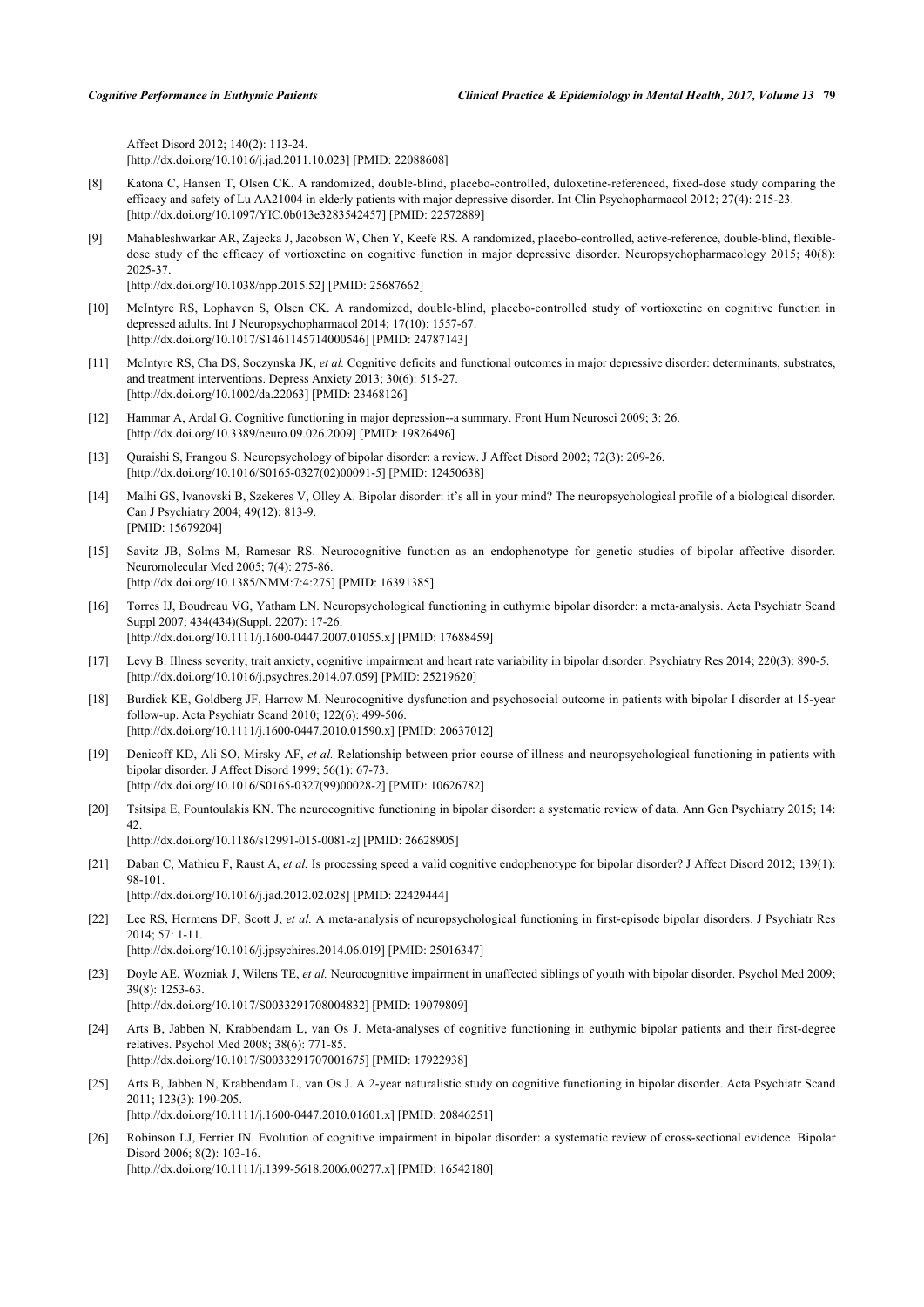- <span id="page-9-0"></span>[27] Kieseppä T, Tuulio-Henriksson A, Haukka J, *et al.* Memory and verbal learning functions in twins with bipolar-I disorder, and the role of information-processing speed. Psychol Med 2005; 35(2): 205-15. [\[http://dx.doi.org/10.1017/S0033291704003125](http://dx.doi.org/10.1017/S0033291704003125)] [PMID: [15841678\]](http://www.ncbi.nlm.nih.gov/pubmed/15841678)
- <span id="page-9-1"></span>[28] Thompson JM, Gallagher P, Hughes JH, *et al.* Neurocognitive impairment in euthymic patients with bipolar affective disorder. Br J Psychiatry 2005; 186: 32-40. [\[http://dx.doi.org/10.1192/bjp.186.1.32](http://dx.doi.org/10.1192/bjp.186.1.32)] [PMID: [15630121\]](http://www.ncbi.nlm.nih.gov/pubmed/15630121)
- <span id="page-9-2"></span>[29] Clark L, Iversen SD, Goodwin GM. Sustained attention deficit in bipolar disorder. Br J Psychiatry 2002; 180: 313-9. [\[http://dx.doi.org/10.1192/bjp.180.4.313](http://dx.doi.org/10.1192/bjp.180.4.313)] [PMID: [11925353\]](http://www.ncbi.nlm.nih.gov/pubmed/11925353)
- <span id="page-9-3"></span>[30] Clark L, Kempton MJ, Scarnà A, Grasby PM, Goodwin GM. Sustained attention-deficit confirmed in euthymic bipolar disorder but not in first-degree relatives of bipolar patients or euthymic unipolar depression. Biol Psychiatry 2005; 57(2): 183-7. [\[http://dx.doi.org/10.1016/j.biopsych.2004.11.007\]](http://dx.doi.org/10.1016/j.biopsych.2004.11.007) [PMID: [15652878](http://www.ncbi.nlm.nih.gov/pubmed/15652878)]
- <span id="page-9-4"></span>[31] Cremaschi L, Penzo B, Palazzo M, *et al.* Assessing working memory *via* N-back task in euthymic bipolar I disorder patients: a review of functional magnetic resonance imaging studies. Neuropsychobiology 2013; 68(2): 63-70. [\[http://dx.doi.org/10.1159/000352011\]](http://dx.doi.org/10.1159/000352011) [PMID: [23881005](http://www.ncbi.nlm.nih.gov/pubmed/23881005)]
- <span id="page-9-5"></span>[32] Dell'Osso B, Cinnante C, Di Giorgio A, *et al.* Altered prefrontal cortex activity during working memory task in Bipolar Disorder: A functional Magnetic Resonance Imaging study in euthymic bipolar I and II patients. J Affect Disord 2015; 184: 116-22. [\[http://dx.doi.org/10.1016/j.jad.2015.05.026\]](http://dx.doi.org/10.1016/j.jad.2015.05.026) [PMID: [26074021](http://www.ncbi.nlm.nih.gov/pubmed/26074021)]
- <span id="page-9-6"></span>[33] Sparding T, Silander K, Pålsson E, *et al.* Cognitive functioning in clinically stable patients with bipolar disorder I and II. PLoS One 2015; 10(1): e0115562. [\[http://dx.doi.org/10.1371/journal.pone.0115562](http://dx.doi.org/10.1371/journal.pone.0115562)] [PMID: [25614986\]](http://www.ncbi.nlm.nih.gov/pubmed/25614986)
- <span id="page-9-7"></span>[34] Yatham LN, Torres IJ, Malhi GS, *et al.* The International Society for Bipolar Disorders-Battery for Assessment of Neurocognition (ISBD-BANC). Bipolar Disord 2010; 12(4): 351-63. [\[http://dx.doi.org/10.1111/j.1399-5618.2010.00830.x\]](http://dx.doi.org/10.1111/j.1399-5618.2010.00830.x) [PMID: [20636632](http://www.ncbi.nlm.nih.gov/pubmed/20636632)]
- <span id="page-9-8"></span>[35] Bakkour N, Samp J, Akhras K, *et al.* Systematic review of appropriate cognitive assessment instruments used in clinical trials of schizophrenia, major depressive disorder and bipolar disorder. Psychiatry Res 2014; 216(3): 291-302. [\[http://dx.doi.org/10.1016/j.psychres.2014.02.014](http://dx.doi.org/10.1016/j.psychres.2014.02.014)] [PMID: [24656516\]](http://www.ncbi.nlm.nih.gov/pubmed/24656516)
- <span id="page-9-9"></span>[36] American Psychiatric Association. Diagnostic and statistical manual of mental disorders. 4th ed., text rev.. Washington, DC 2000.
- [37] First MB, Gibbon M, Spitzer RL, Williams JB, Benjamin LS. Structured Clinical Interview for DSM-IV Axis II Personality Disorders, (SCID-II). Washington, D.C.: American Psychiatric Press, Inc. 1997.
- [38] First MB, Spitzer RL, Gibbon M, Williams JB. Structured Clinical Interview for DSM-IV-TR Axis I Disorders, Research Version, Patient Edition . (SCID-I/P) New York: Biometrics Research, New York State Psychiatric Institute. 2002. A.
- <span id="page-9-10"></span>[39] First MB, Spitzer RL, Gibbon M, Williams JB. Structured Clinical Interview for DSM-IV-TR Axis I Disorders, Research Version, Nonpatient Edition. (SCID-I/NP) New York: Biometrics Research, New York State Psychiatric Institute. 2002. B.
- <span id="page-9-11"></span>[40] Hamilton M. A rating scale for depression. J Neurol Neurosurg Psychiatry 1960; 23: 56-62. [\[http://dx.doi.org/10.1136/jnnp.23.1.56](http://dx.doi.org/10.1136/jnnp.23.1.56)] [PMID: [14399272\]](http://www.ncbi.nlm.nih.gov/pubmed/14399272)
- <span id="page-9-12"></span>[41] Young RC, Biggs JT, Ziegler VE, Meyer DA. A rating scale for mania: reliability, validity and sensitivity. Br J Psychiatry 1978; 133: 429-35. [\[http://dx.doi.org/10.1192/bjp.133.5.429](http://dx.doi.org/10.1192/bjp.133.5.429)] [PMID: [728692\]](http://www.ncbi.nlm.nih.gov/pubmed/728692)
- <span id="page-9-13"></span>[42] Stroop JR. Studies of interference in serial verbal reactions. J Exp Psychol 1935; 18(6): 643-62. [\[http://dx.doi.org/10.1037/h0054651\]](http://dx.doi.org/10.1037/h0054651)
- <span id="page-9-14"></span>[43] Stroop JR. Factors affecting speed in serial verbal reactions. Psychol Monogr 1938; 50: 38-48. [\[http://dx.doi.org/10.1037/h0093516\]](http://dx.doi.org/10.1037/h0093516)
- <span id="page-9-15"></span>[44] Shallice T. Specific impairments of planning. Philos Trans R Soc Lond B Biol Sci 1982; 298(1089): 199-209. [\[http://dx.doi.org/10.1098/rstb.1982.0082\]](http://dx.doi.org/10.1098/rstb.1982.0082) [PMID: [6125971](http://www.ncbi.nlm.nih.gov/pubmed/6125971)]
- <span id="page-9-16"></span>[45] Phillips LH, Wynn VE, McPherson S, Gilhooly KJ. Mental planning and the Tower of London task. Q J Exp Psychol A 2001; 54(2): 579-97. [\[http://dx.doi.org/10.1080/713755977\]](http://dx.doi.org/10.1080/713755977) [PMID: [11394063](http://www.ncbi.nlm.nih.gov/pubmed/11394063)]
- <span id="page-9-17"></span>[46] Army Individual Test Battery Manual of Directions and Scoring. Washington, DC: War Department, Adjunct General's Office 1994.
- <span id="page-9-18"></span>[47] Berg EA. A simple objective technique for measuring flexibility in thinking. J Gen Psychol 1948; 39: 15-22. [\[http://dx.doi.org/10.1080/00221309.1948.9918159\]](http://dx.doi.org/10.1080/00221309.1948.9918159) [PMID: [18889466](http://www.ncbi.nlm.nih.gov/pubmed/18889466)]
- <span id="page-9-19"></span>[48] Monchi O, Petrides M, Petre V, Worsley K, Dagher A. Wisconsin Card Sorting revisited: distinct neural circuits participating in different stages of the task identified by event-related functional magnetic resonance imaging. J Neurosci 2001; 21(19): 7733-41. [PMID: [11567063\]](http://www.ncbi.nlm.nih.gov/pubmed/11567063)
- <span id="page-9-20"></span>[49] Kirchner WK. Age differences in short-term retention of rapidly changing information. J Exp Psychol 1958; 55(4): 352-8. [\[http://dx.doi.org/10.1037/h0043688\]](http://dx.doi.org/10.1037/h0043688) [PMID: [13539317](http://www.ncbi.nlm.nih.gov/pubmed/13539317)]
- <span id="page-9-21"></span>[50] Dell'Osso B, Grancini B, Vismara M, *et al.* Age at onset in patients with bipolar I and II disorder: a comparison of large sample studies. J Affect Disord 2016; 201: 57-63.